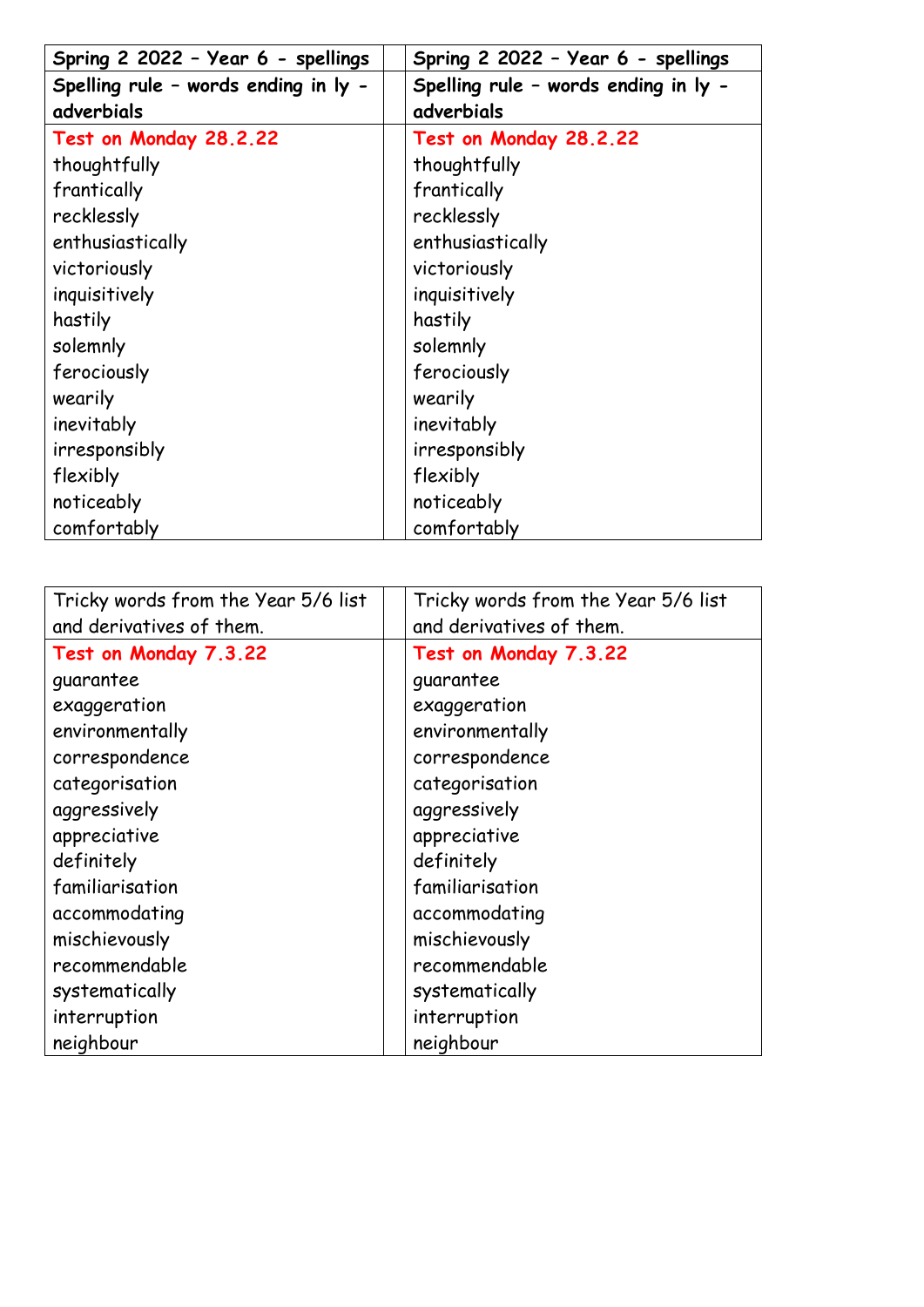| Spelling rule - Year 5 and 6 |
|------------------------------|
| key word list, including     |
| some suffixes                |
| Test on Monday 14.3.22       |
| individuality                |
| interference                 |
| interrupt                    |
| marvellously                 |
| professionalism              |
| unnecessary                  |
| reoccupy                     |
| reoccur                      |
| opportunities                |
| interfering                  |
| interruption                 |
| occupation                   |
| harassment                   |

**Spelling rule – Year 5 and 6 key word list, including some suffixes Test on Monday 21.3.22** persuasive physicality programming mispronunciation queuing recognised recognition recommendation recommended variation rhyme rhyming

environmental